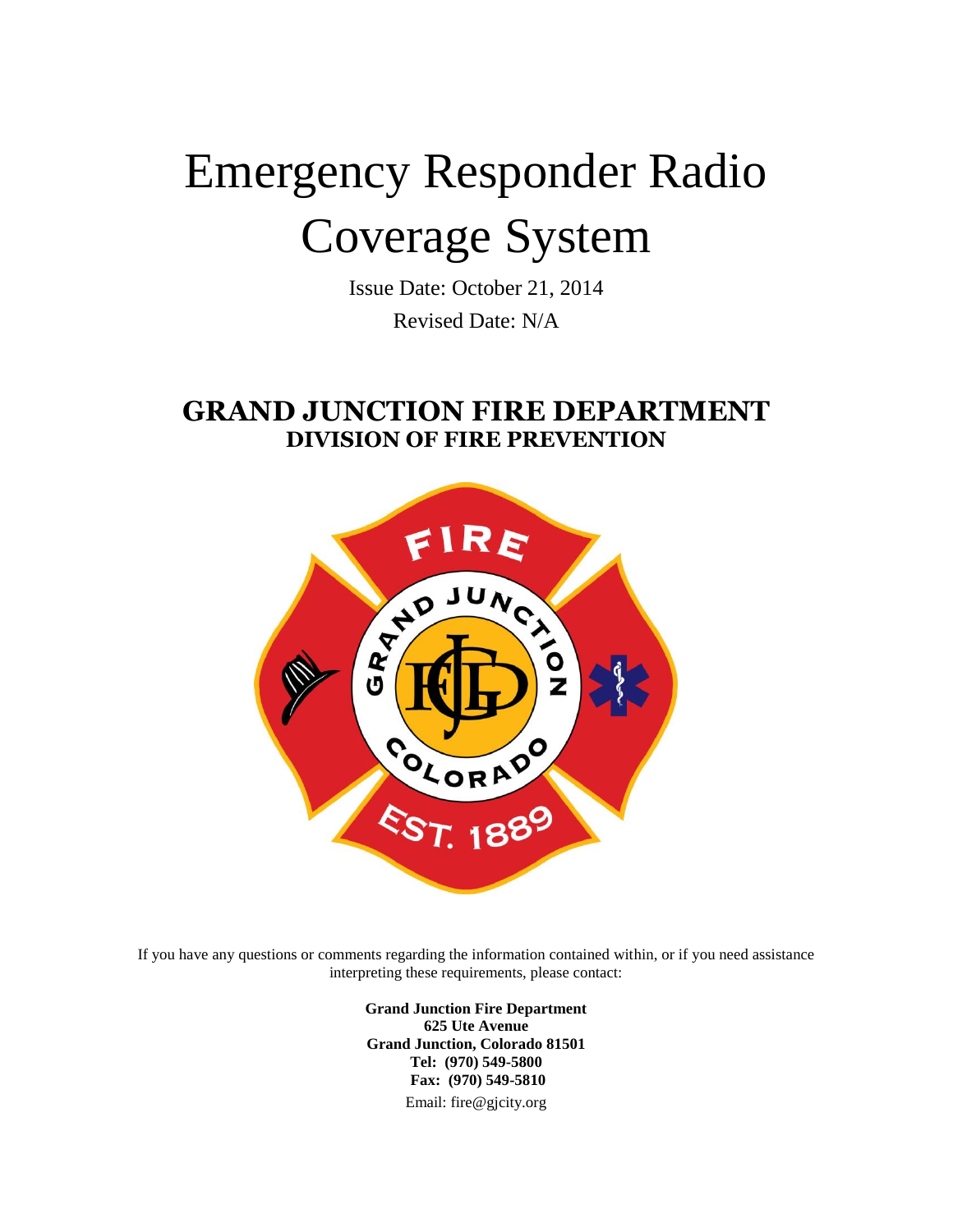# TABLE OF CONTENTS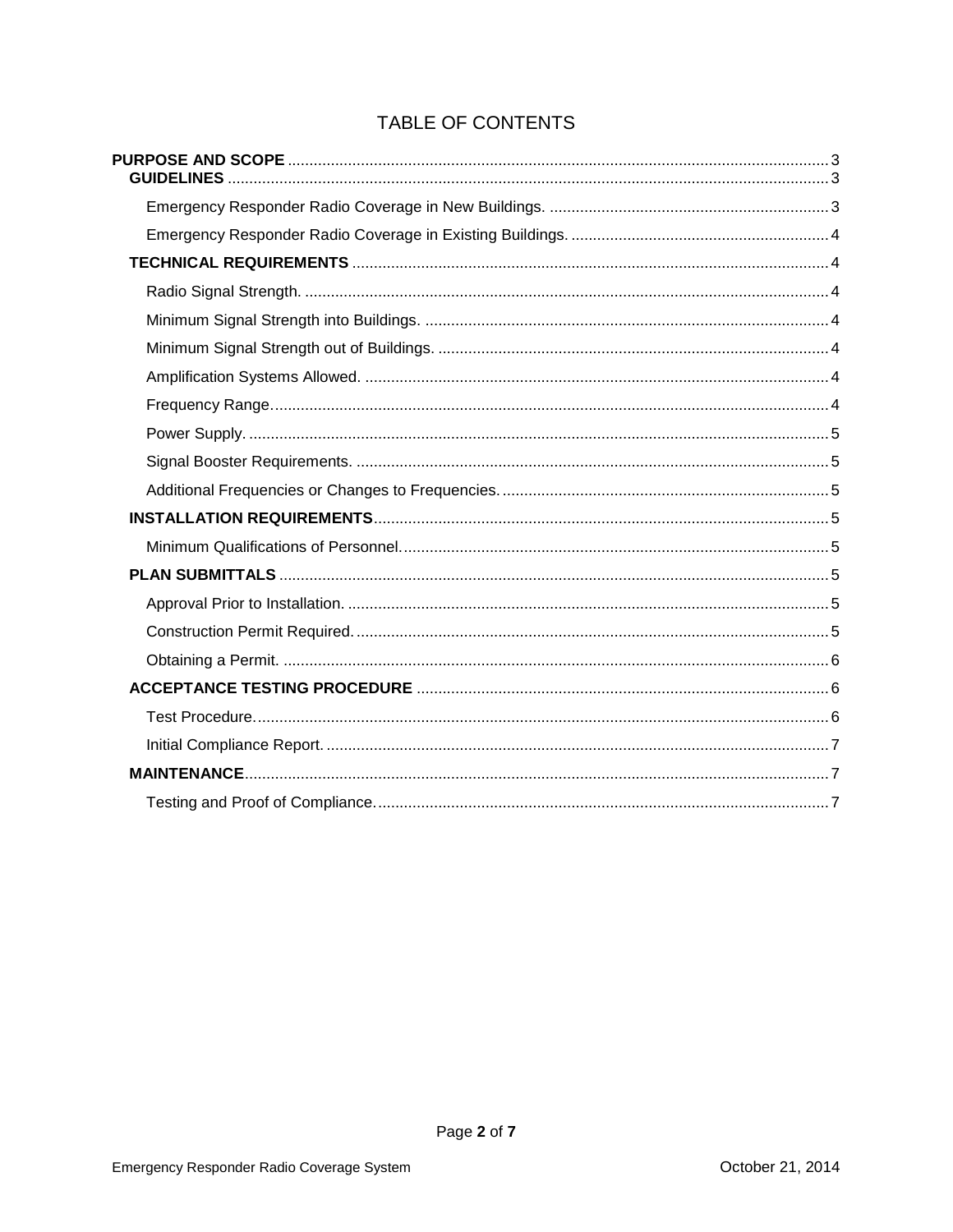## <span id="page-2-0"></span>**PURPOSE AND SCOPE**

Safety provisions in the 2012 International Fire Code (IFC) address concerns regarding the reliability of portable radios used inside buildings by emergency responders including fire, emergency medical and police personnel. Building construction features and materials can have a negative impact on emergency personnel communications by blocking critical messages. These provisions set forth requirements for certain new and existing structures that will be equipped with an emergency responder radio coverage system.

Emergency Responder Radio Coverage (ERRC) system shall meet the criteria of the International Fire Code (2012 ED.), NFPA 72 National Fire Alarm and Signaling Code (2010 ED.), and any other applicable documents and standards adopted by reference in the IFC. It is the designer's responsibility to ensure that the system complies with all applicable federal regulations including, but not limited to, FCC 47 CFR Part 90.219.

## <span id="page-2-1"></span>**GUIDELINES**

<span id="page-2-2"></span>**Emergency Responder Radio Coverage in New Buildings.** All new buildings shall have approved radio coverage for emergency responders within the building based upon the existing coverage levels of the public safety communications systems of the jurisdiction at the exterior of the building (Grand Junction Regional Communications Center). This regulation shall not require the improvement of the existing public safety communication system. The applicability of the exceptions below is at the discretion of the fire code official based on the totality of the circumstances (2012 IFC Sec. 510.1).

#### **Exceptions:**

- 1. New buildings that can demonstrate minimum radio coverage signal strength levels of the Grand Junction Regional Communications Center (GJRCC) 800 MHz radio system throughout the interior of the building.
- 2. New buildings constructed with an area of less than 50,000 s.f. and do not contain a basement or extend one or more levels below grade.
- 3. New buildings that are less than five (5) stories in height that do not contain a basement or extend one or more levels below grade.
- 4. One and two-family dwellings and townhouses that are built to the International Residential Code (IRC).

#### **Essentially, the ERRC system requirements above apply to all new buildings that:**

- 1. Are 50,000 s.f or more in area,
- 2. Are Five (5) or more stories in height,
- 3. Have a basement or levels/floors below grade,
- 4. Demonstrates a lack of proper ERRC coverage and the issue has been designated a distinct hazard by the fire code official.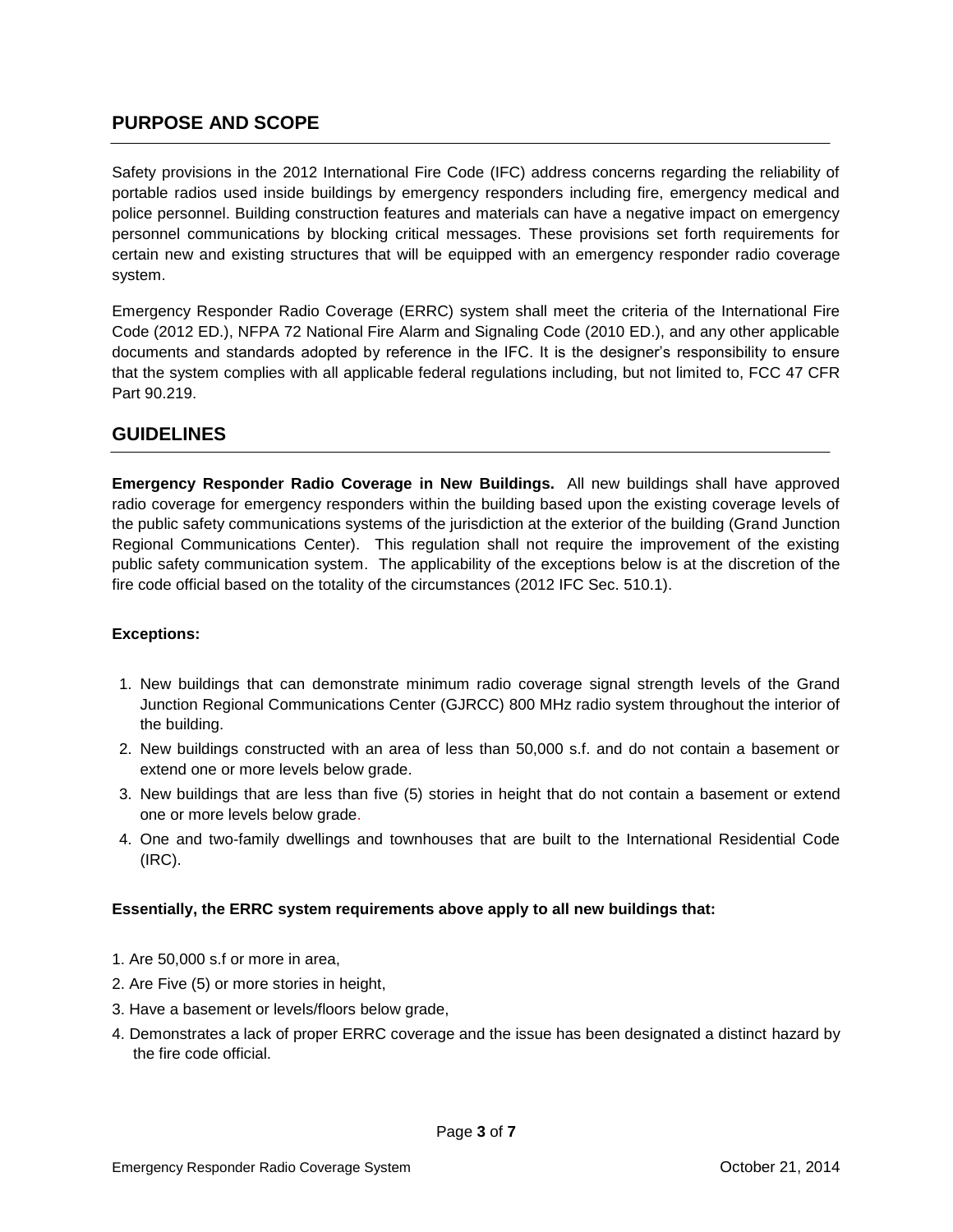<span id="page-3-0"></span>**Emergency Responder Radio Coverage in Existing Buildings.** The 2012 IFC allows for the fire code official to establish when emergency responder radio coverage is applicable to existing buildings (2012 IFC Sec. 1103.2, exception). Buildings constructed prior to the adoption of the 2012 IFC shall not be required to comply with emergency responder radio coverage provisions except as follows:

- 1. Whenever an existing wired communication system cannot be repaired or is being replaced, or where not approved in accordance with 2012 IFC Section Sec. 510.
- 2. Buildings undergoing a substantial alteration as determined by the fire code official.
- 3. When buildings, complex of buildings or specific occupancies do not demonstrate the minimum emergency radio coverage signal strength, and the Fire Chief or his designee determines a lack of minimum signal strength poses an undue risk to emergency responders that cannot be reasonably mitigated by other means.

**Informational.** *Where an emergency responder radio coverage system is required in an existing building, the fire code official is authorized to institute a work plan to include a time frame in which code compliance shall be established by the building owner(s).*

## <span id="page-3-1"></span>**TECHNICAL REQUIREMENTS**

<span id="page-3-2"></span>**Radio Signal Strength.** The building shall be considered to have acceptable ERRC when signal strength measurements in 95 percent of all areas on each floor of the building meet the signal strength requirements. All elevators (measured at primary recall floor), stairwell shafts, rooms housing fire protection equipment (i.e. fire alarm control unit, fire sprinkler riser, etc.) and fire command centers must meet minimum signal strength requirements (2012 IFC Sec 510.4).

<span id="page-3-3"></span>**Minimum Signal Strength into Buildings.** A minimum signal strength of -95 dBm shall be received within the building.

<span id="page-3-4"></span>**Minimum Signal Strength out of Buildings.** A minimum signal strength of -95 dBm shall be received by the Grand Junction Regional Communications Center when transmitted from within the building.

<span id="page-3-5"></span>**Amplification Systems Allowed.** Buildings and structures which cannot support the required level of ERRC shall be equipped with one of the following:

- 1. A radiating cable system;
- 2. An internal multiple antenna system with FCC certified bi-directional 800 Mhz amplifiers;
- 3. A system otherwise approved by the fire code official in order to achieve the required adequate radio coverage.

#### <span id="page-3-6"></span>**Frequency Range.**

The frequency range which must be supported shall be 806 MHz to 824 MHz and 851 MHz to 869 MHz and such other frequencies as determined by the GJRCC in all areas of the building specified by the 2012 IFC.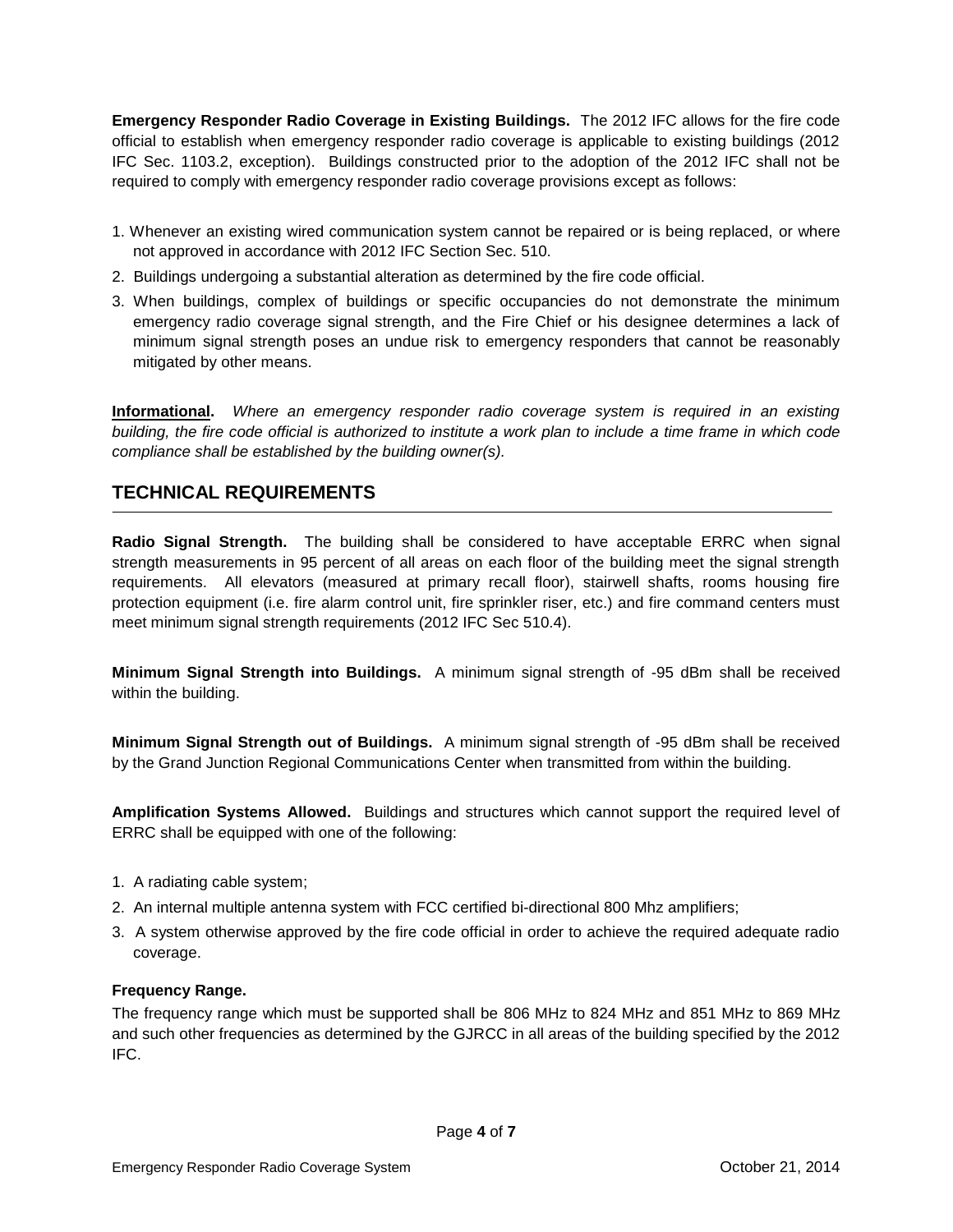<span id="page-4-0"></span>**Power Supply.** Primary power supplies shall conform to NFPA 72. ERRC Systems shall be provided with an approved secondary power source and shall be capable of operating the ERRC system for a period of 24 hours. When primary power is lost, the power supply to the ERRC system shall automatically transfer to the secondary power supply (i.e. traditional engine driven emergency generator or battery backup system).

<span id="page-4-1"></span>**Signal Booster Requirements.** If used, signal boosters shall meet the following requirements:

- 1. All signal booster components shall be contained in a National Electrical Manufacturer's Association (NEMA) 4-type waterproof cabinet.
- 2. Battery systems used for the emergency power source shall be contained in a NEMA 4-type waterproof cabinet.
- 3. The signal booster system and battery system shall be electrically supervised and monitored by a supervisory service, or when approved by the fire code official, shall sound an audible signal at a constantly attended location.
- 4. Equipment shall have FCC certification prior to installation.

<span id="page-4-2"></span>**Additional Frequencies or Changes to Frequencies.** The ERRC system shall be capable of modification or expansion in the event frequency changes are required by the FCC or additional frequencies are made available by the FCC.

# <span id="page-4-3"></span>**INSTALLATION REQUIREMENTS**

<span id="page-4-4"></span>**Minimum Qualifications of Personnel.** The minimum qualifications of the system designer and lead installation personnel shall include (2012 IFC Sec 510.5.2):

- 1. A valid FCC issued general radio operators license; and
- 2. Certification of in-building system training issued by a nationally recognized organization, school or certificate issued by the manufacturer of the equipment being installed.

Informational: These qualifications shall not be required where demonstration of adequate skills and experience satisfactory to the fire code official is provided.

# <span id="page-4-5"></span>**PLAN SUBMITTALS**

<span id="page-4-6"></span>**Approval Prior to Installation.** Amplification systems capable of operating on frequencies licensed to the Grand Junction Regional Communications Center by the FCC shall not be installed without prior coordination and approval of the fire code official (2012 IFC Sec 510.5.1).

<span id="page-4-7"></span>**Construction Permit Required.** A construction permit for the installation of or modification to ERRC systems or related equipment is REQUIRED. Maintenance performed in accordance with the IFC is not considered a modification and does not require a permit (2012 IFC Sec 510.3). **Fees** will be assessed upon the conclusion of the plan review according to the locally adopted fee schedule.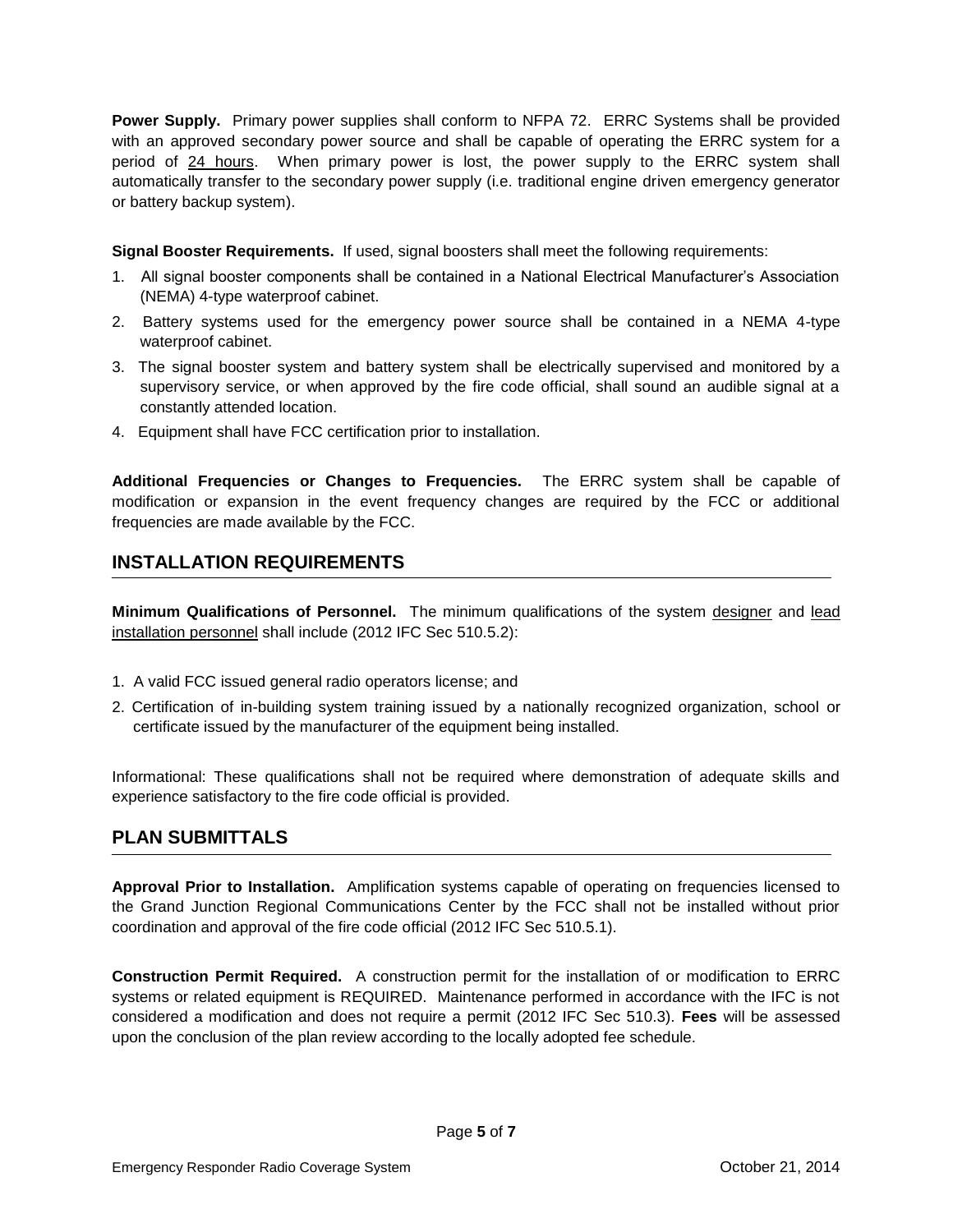<span id="page-5-0"></span>**Obtaining a Permit.** Each submittal shall include the following items:

- 1. A complete and accurate GJFD "General Installation and Operational Permit" Form
- 2. Documentation concerning designer/installer credentials
- 3. One complete set of plans signed by the designer of record
- 4. One copy of all equipment specification sheets
- 5. One copy of manufacturer instructions where applicable
- 6. A written project report describing design assumptions and scope of work
- 7. Where the ERRC system is connected to the Fire Alarm System for supervisory purposes, the submittal shall be accompanied by a letter signed by a minimum NICET Level III fire alarm designer (or Colorado Registered Professional Engineer) on company letterhead indicating the functionality and sequence of events associated with the ERRC system. The ERRC system in its entirety shall be indicated on fire alarm plans where applicable.

# <span id="page-5-1"></span>**ACCEPTANCE TESTING PROCEDURE**

<span id="page-5-2"></span>**Test Procedure.** Acceptance testing of an ERRC system is required upon completion and installation. It is the building owner's responsibility to have the radio system tested by qualified personnel to ensure that two-way coverage on each floor of the building is a minimum of 95 percent prior to the building's occupancy.

The test procedure shall be conducted as follows:

- 1. Each floor of the building shall be divided into a grid of 20 approximately equal test areas.
- 2. The test shall be conducted using a calibrated portable radio of the latest brand and model used by the agency talking through the agency's radio communications system.
- 3. Failure of a maximum of two nonadjacent test areas shall not result in failure of the test.
- 4. In the event that three of the test areas fail the test, in order to be more statistically accurate, the floor shall be permitted to be divided into 40 equal test areas. Failure of a maximum of four nonadjacent test areas shall not result in failure of the test. If the system fails the 40-area test, the system shall be altered to meet the 95 percent coverage requirement.
- 5. A test location approximately in the center of each test area shall be selected for the test, with the radio enabled to verify two-way communication to and from outside of the building through the public agency's radio communications system. Once the test location has been selected, that location shall represent the entire test area. Failure in the selected test location shall be considered failure of that test area. Additional test locations shall not be permitted.
- 6. The gain values of all amplifiers shall be measured and the test measurement results shall be kept on file with the building owner so that the measurements can be verified during annual tests. In the event that the measurement results become lost, the building owner shall be required to rerun the acceptance test to reestablish the gain values.
- 7. As part of the installation a spectrum analyzer or other suitable test equipment shall be utilized to ensure spurious oscillations are not being generated by the subject signal booster. This test shall be conducted at time of the installation and subsequent annual inspections.